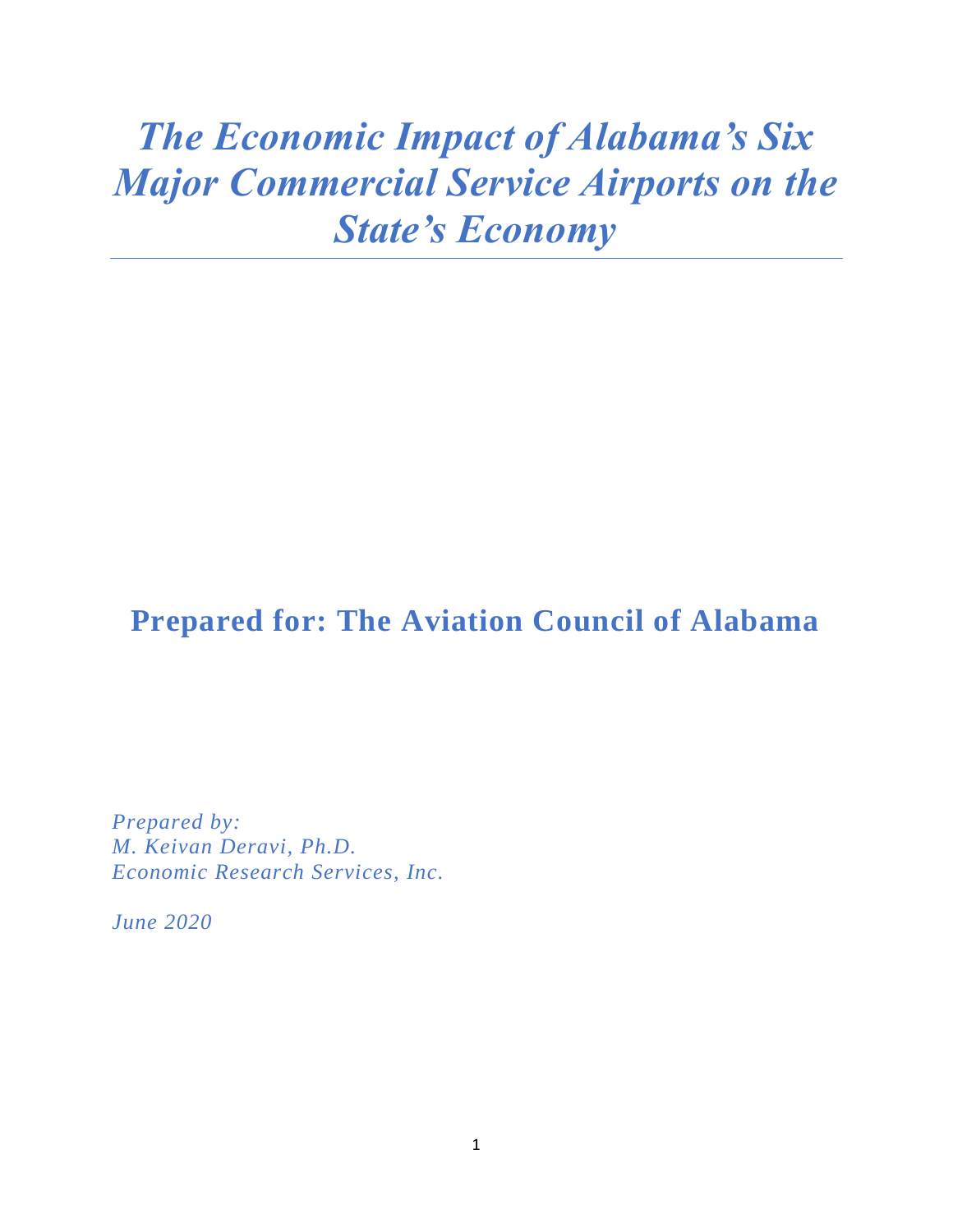This report attempts to estimate the economic impact of Alabama's six major commercial service airports on the State's economy.

The variables of interest to be analyzed are employment, payroll, and final demand. The figures reported in this document are estimates based on a sound theoretical foundation of the State's economy and the most updated socioeconomic, demographic, and general business climate information. Every attempt has been made to use the most recent information. The author, however, does not assume responsibility for any changes or revisions that may be made to the source data.

The premise of this analysis is that there will be no major events to change the short- or longterm economic foundation of the region. In other words, we assume everything else will remain constant as we run this exercise.

M. Keivan Deravi, Ph.D. Economic Research Services, Inc. [Keivan.deravi@ers-advisors.com](mailto:Keivan.deravi@ers-advisors.com)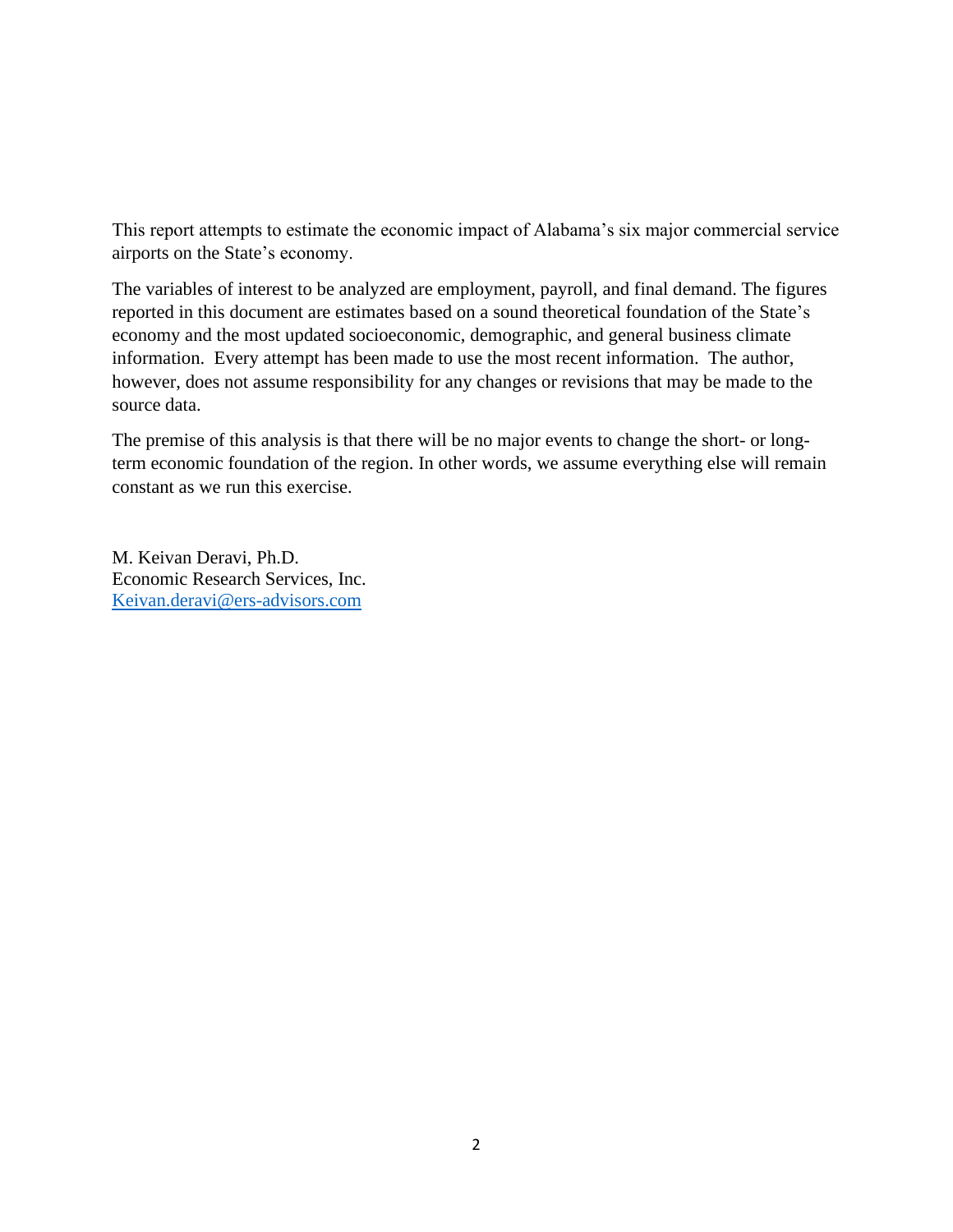# **Table of Contents**

| Steps 1, 2, & $3 -$ Airport-direct and aviation-related direct employment, payroll, and non-payroll   |  |
|-------------------------------------------------------------------------------------------------------|--|
|                                                                                                       |  |
|                                                                                                       |  |
|                                                                                                       |  |
|                                                                                                       |  |
| Step 8 – The employment and payroll impact of the aviation and aviation-related activities of Alabama |  |
|                                                                                                       |  |
|                                                                                                       |  |
|                                                                                                       |  |
| Table 3: Direct Employment, Payroll and Non-payroll expenditure of Alabama Airports, 2019  14         |  |
|                                                                                                       |  |
|                                                                                                       |  |
|                                                                                                       |  |
|                                                                                                       |  |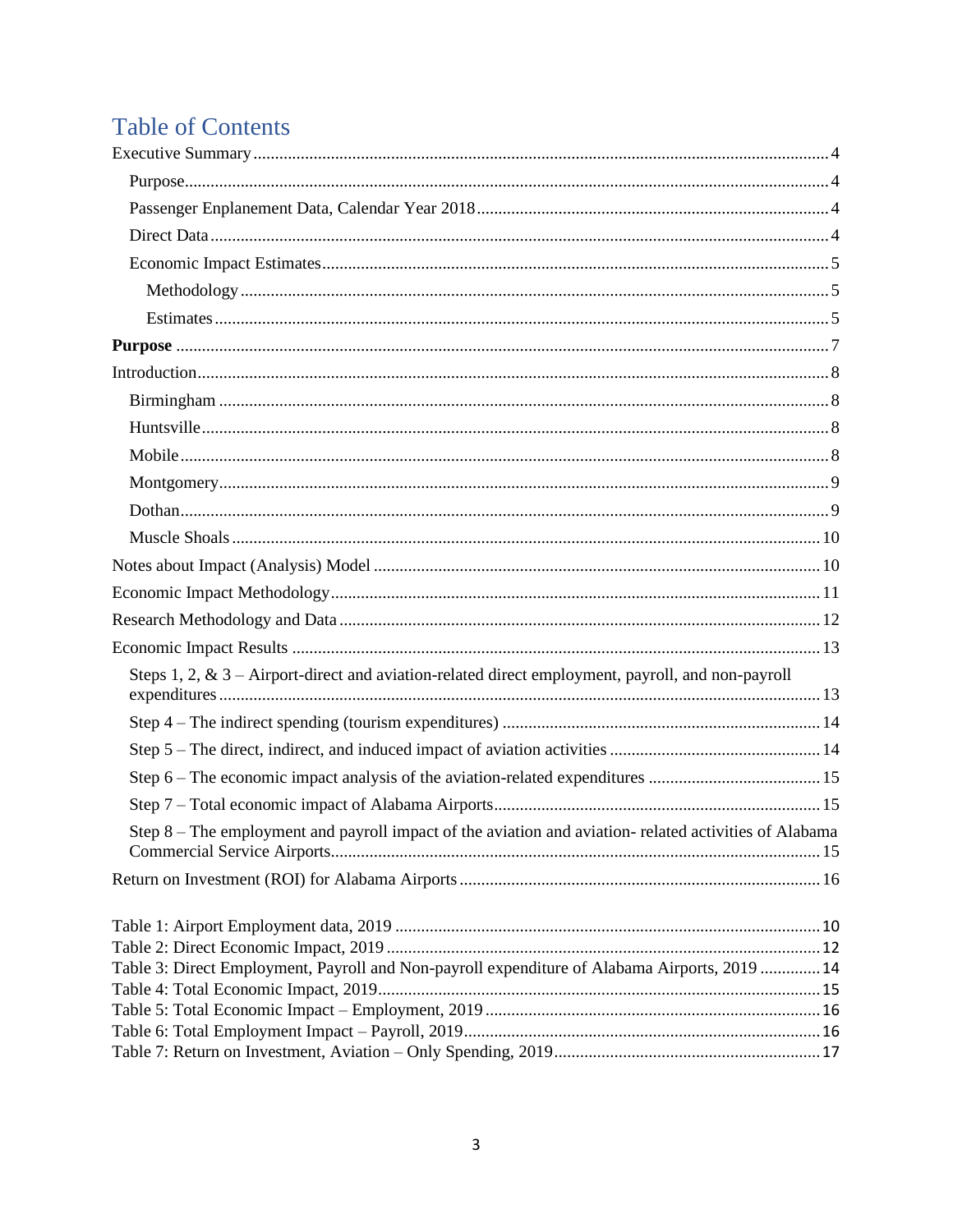# <span id="page-3-0"></span>Executive Summary

#### <span id="page-3-1"></span>Purpose

- Currently there are 76 airports in Alabama.
- Six (6) of the Alabama airports are commercial service facilities, and seventy (70) are general aviation facilities.
- The purpose of this report is to provide an estimate of the economic impact for Alabama's six commercial aviation facilities (airports).
- More specifically, this report looks at the economic impacts of Birmingham-Shuttleworth International, Huntsville International- Carl T Jones Field, Mobile Regional, Montgomery Regional (Dannelly Field), Dothan Regional, and Northwest Alabama Regional airports.
- The economic impact estimates are expressed in terms of the number of jobs, the dollar amount of payroll, and the demand for services (output) directly and indirectly attributable to their presence and operation.
- We used 2018 and 2019 financials and passenger (enplanement) data.
- All primary information used in this study are provided by the respective airport personnel.

| <b>Airport</b>       | <b>Passenger Enplanement</b> |
|----------------------|------------------------------|
| Birmingham           | 1,545,308                    |
| Huntsville           | 725,484                      |
| Mobile               | 350,290                      |
| Montgomery           | 170,544                      |
| Dothan               | 60,000                       |
| <b>Muscle Shoals</b> | 6,123                        |
| <b>Total</b>         | 2,857,749                    |

#### <span id="page-3-2"></span>Passenger Enplanement Data, Calendar Year 2019

#### <span id="page-3-3"></span>Direct Data

- Direct total employment of the airports (aviation and aviation related entities) is estimated to amount to 16,200 jobs (on a full-time equivalent basis in 2019).
- The payroll of the entire on-site business operation is estimated to be \$705.5 million.
- Alabama commercial service airports and their auxiliary businesses collectively add a total of \$948.1 million to the State's economy in the form of non-payroll business transactions.
- In summary, the Airports are directly (not counting tourist spending and the induced and indirect impacts at any level) responsible for a total employment of 16,200 individuals and a total direct addition of \$1.6 billion to the State's economy.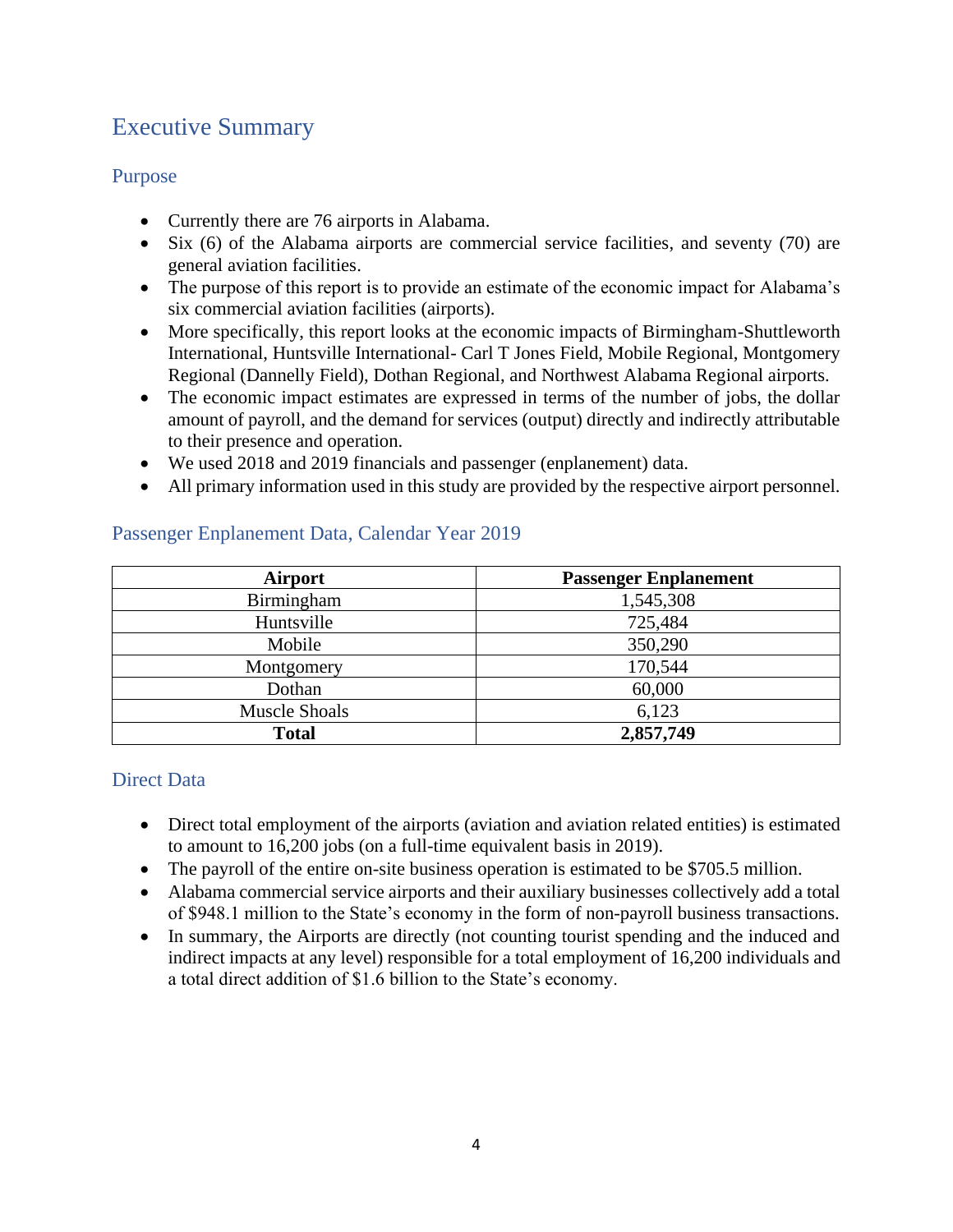|                      | <b>Employees</b>   | <b>Payroll</b> | <b>Non-Payroll</b> |
|----------------------|--------------------|----------------|--------------------|
| Huntsville           | 6,114 <sup>1</sup> | \$272,177,956  | \$390,624,913      |
| Birmingham           | 3,500              | \$178,017,054  | \$203,840,853      |
| Mobile               | 5,820              | \$220,590,320  | \$341,537,416      |
| Montgomery           | 300                | \$12,000,000   | \$5,000,000        |
| Dothan               | 428                | \$20,895,000   | \$875,000          |
| <b>Muscle Shoals</b> | 38                 | \$1,883,125    | \$6,243,463        |

#### <span id="page-4-0"></span>Economic Impact Estimates

<span id="page-4-1"></span>Methodology

- 1. We started with the direct aviation employment and payroll attributable to airport operation.
- 2. We then estimated the direct employment and payroll for aviation-related businesses at the airports.
- 3. The total non-payroll expenditures (operation and management expenditures) were compiled.
- 4. The indirect spending (tourist expenditures) was estimated using the enplanement data.
- 5. Items above were applied to the multiplier analysis, and their induced (secondary) impacts were estimated.
- 6. Direct data from items 2 and 3 were also applied to the multiplier analysis, and their indirect and induced effects were computed.
- 7. The sum of items 1 through 6 provided the total output economic impact of the airports.
- 8. Finally, the economic impact estimates were used to compute the employment and payroll impact of the aviation and aviation related activities of the airports.

#### <span id="page-4-2"></span>**Estimates**

- We estimate that the **total spending (output) impact of the Alabama Airports on the State's economy amounted to approximately \$5.0 billion in 2019**.
- It is also estimated that approximately \$1.7 billion of this total economic impact is solely due to the aviation and aviation related activities.
- The total employment and payroll impact attributable to Alabama Airports is approximately **69,200 direct and indirect jobs** and over **\$2.6 billion of additional payroll** to the economy of the State.
- Estimates of total economic impact for each of the six Alabama airports are as follows:
	- $\triangleright$  Port of Huntsville

|  | Economic Impact: | \$1.8 Billion |
|--|------------------|---------------|
|--|------------------|---------------|

- Payroll Impact: \$1 billion
	- Employment Impact: 28,600 Jobs

<sup>&</sup>lt;sup>1</sup> Includes data for industrial parks and cargo operations, were applicable.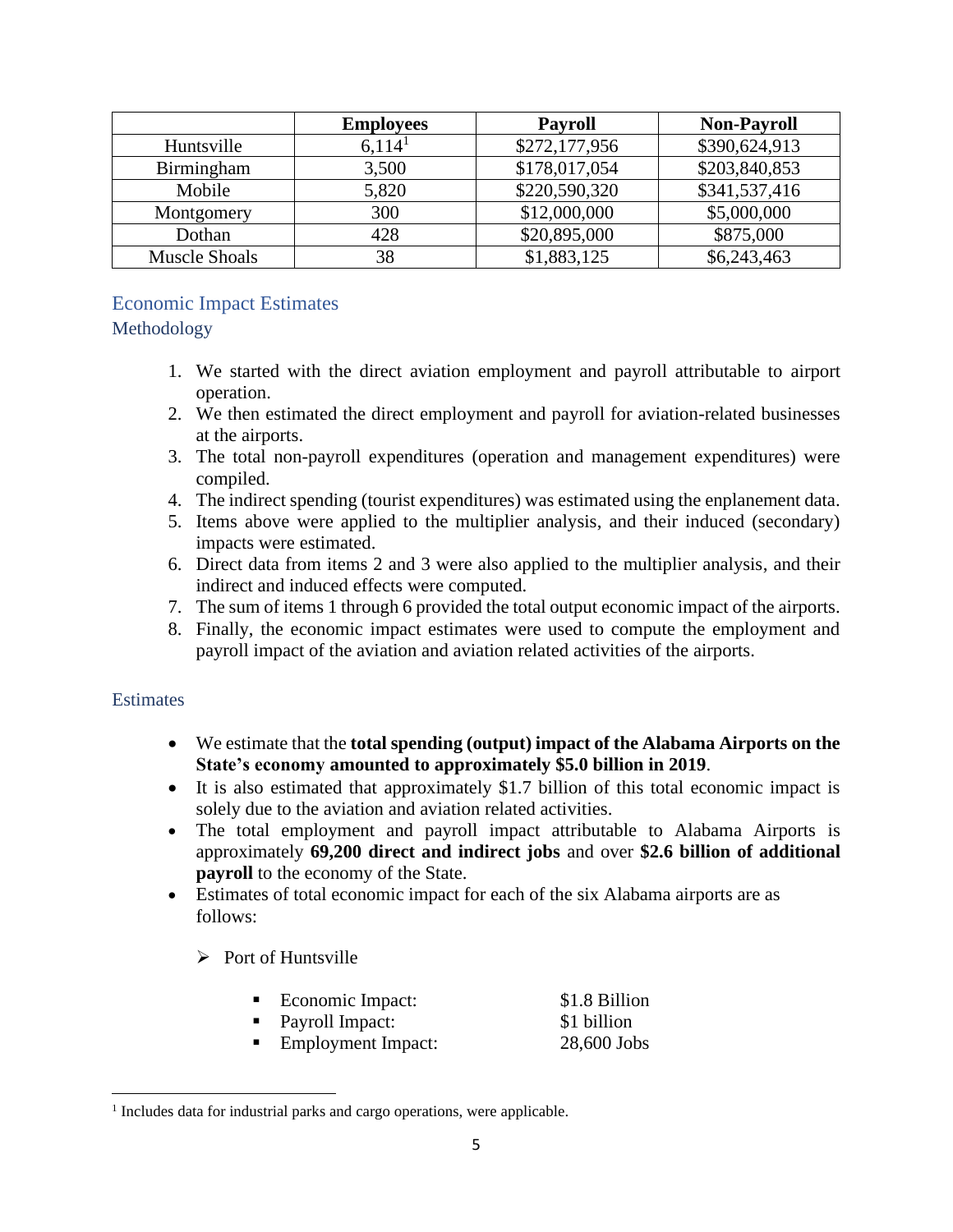➢ Birmingham International Airport

| $\blacksquare$ | Economic Impact: | \$1.6 billion              |
|----------------|------------------|----------------------------|
|                | Payroll Impact:  | \$706 million              |
|                |                  | $\cdots$ $\cdots$ $\cdots$ |

■ Employment Impact: 18,700 Jobs

#### ➢ Mobile Regional Airport and Downtown Airport at Brookley

- Economic Impact: \$1.4 billion
- Payroll Impact: \$778 billion
- Employment Impact: 18,600 jobs

#### ➢ Montgomery Regional Airport

- Economic Impact: \$125 million
- Payroll Impact: \$47 million
- Employment Impact: 1,500 Jobs

#### ➢ Dothan Regional Airport

- Economic Impact: \$74 million
- Payroll Impact: \$50 million
- Employment Impact: 1,400 Jobs

#### ➢ Northwest Alabama Regional Airport

- Economic Impact: \$10 million ■ Payroll Impact: \$8 million
- Employment Impact: 202 jobs

#### Return on Investment (ROI)

- ROI is a financial metric that is widely used to measure the probability of gaining a return from an investment. It is a ratio that compares the gain or loss from an investment relative to its cost.
- To calculate the ROIs first we added up all aviation-only direct spending for all commercial service airports in Alabama for 2019.
- More specifically, we removed spending that was not directly connected to movement of passengers from our data base.
- Next, we re-estimated the total economic impact of the aviation-only activities for all Alabama airports.
- Finally, we divided our estimates of adjusted total economic impact of the airports into the adjusted direct spending.
- We found that ROI for Airports to vary from mid-4 to low-15. The overall average ROI is estimated to be 6. This suggests infrastructure spending which is directed towards accommodating additional passenger traffic will result in a return that is six-fold higher (i.e. a \$1 investment in airport core business, from any funding source, can generate \$5 of additional income for the community.)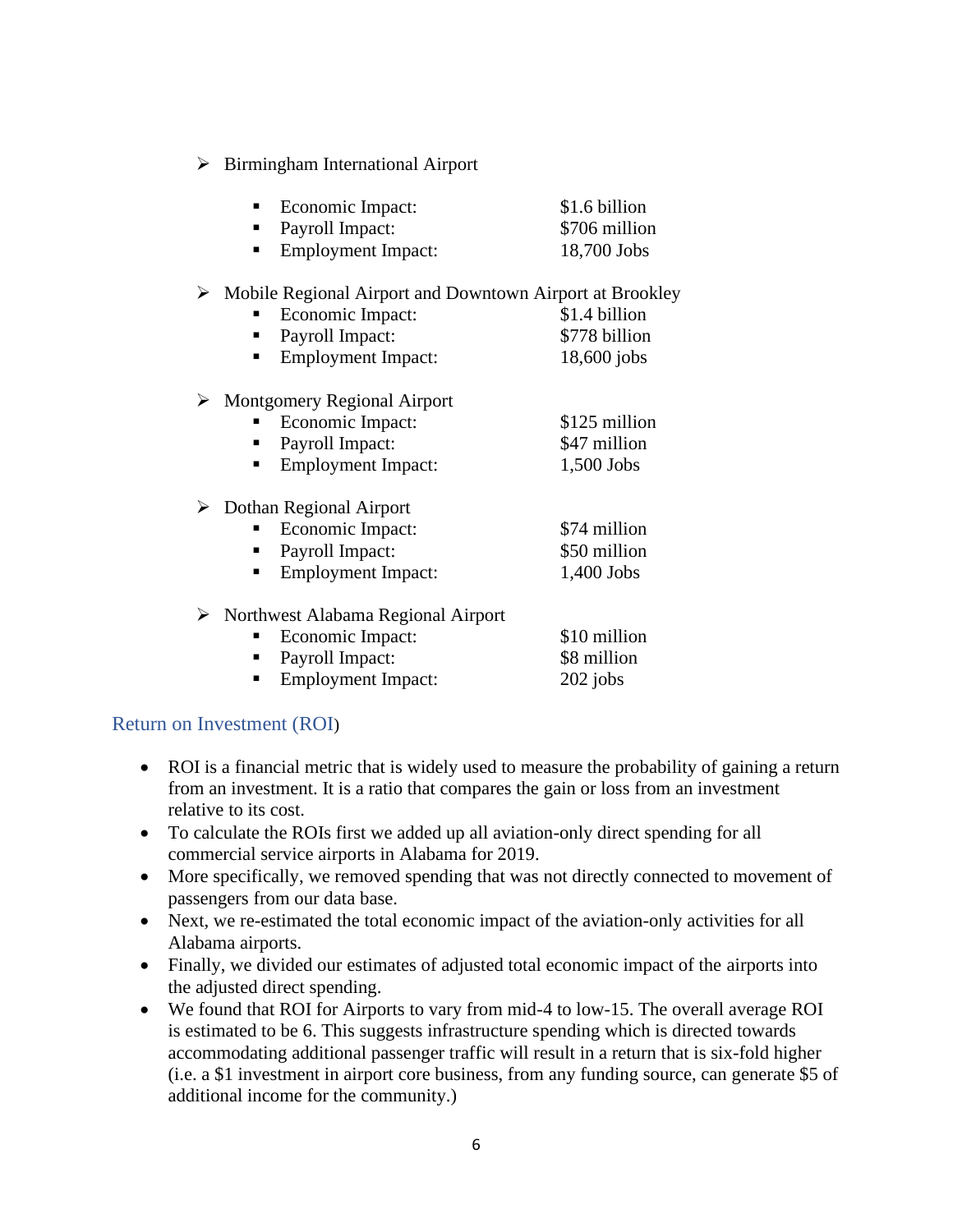# <span id="page-6-0"></span>**Purpose**

Airports are more than runways and terminal - they are powerful engines of economic growth. They are one of the most fundamental components of business infrastructures, because they facilitate continuous economic growth for contiguous economic regions. Airports also provide both economic benefits and economic impacts for their respective regions.

Economic impacts are typically measured in terms of the additional employment and earnings for the community that are directly attributable to the airport's business and aviation operations. The economic benefits, on the other hand, are measured in terms of transportation efficiency, or more specifically, the dollar value of time and resources saved. The transportation benefits of airports can include safety, convenience, access, and time savings. This is typically measured in terms of total passenger trip time saved multiplied by the value of the passenger time.

Quantifying the value of enhancement to a region's well-being (enhancement in quality of life) is extremely subjective, and transportation efficiency savings are hard to measure in a consistent and comparable manner. On the contrary, the economic impact analyses of airports can be streamlined if the published guidelines developed by the U.S. Department of Transportation and the Federal Aviation Administration are used as general guidelines. These guidelines are provided in a document entitled "Estimating the Regional Economic Significance of Airports," report number DOT/FAA/PP-92-6 (US DOT/ FAA September 1992) (hereinafter referred to as the *DOT/FAA Report*).

According to the Airports Council International (ACI) of North America, the economic impact of U.S. airports in 2017 amounted to \$1.4 trillion in value of goods and services produced (output), \$428 billion in earnings, and an impressive 11.5 million jobs. According to this report, "airports" are not just the gateways for their communities but are vital contributors to the health of the American economy."

The economic impact of the Hartsfield Atlanta International Airport (52 million enplanements in 2018) totaled 63,000 direct jobs and \$4.5 billion of direct payroll in 2017. It is important to note that these figures are direct impact only, they do not include secondary impacts. The total annual regional economic impact of Hartsfield airport was estimated at \$82 billion in 2017. Likewise, the Baltimore/Washington International Airport, which served 27 million passengers in 2018, supported approximately 24,000 direct jobs and 82,000 total jobs with a total earnings impact of \$4.1 billion. Finally, Minneapolis-St. Paul International Airport (with total passenger enplanements of 18 million in 2018) reported a total direct employment of 48,000 employees and \$2.8 billion in wages.

Currently there are 76 airports in Alabama. Six (6) of the airport are commercial, and seventy (70) are general aviation facilities. The purpose of this report is to provide an estimate of the economic impact for the Alabama's six commercial service aviation facilities. More specifically, this report looks at the economic impacts of Birmingham-Shuttleworth International, Huntsville International- Carl T Jones Field, Mobile Regional, Montgomery Regional (Dannelly Field), Dothan Regional, and Northwest Alabama Regional airports.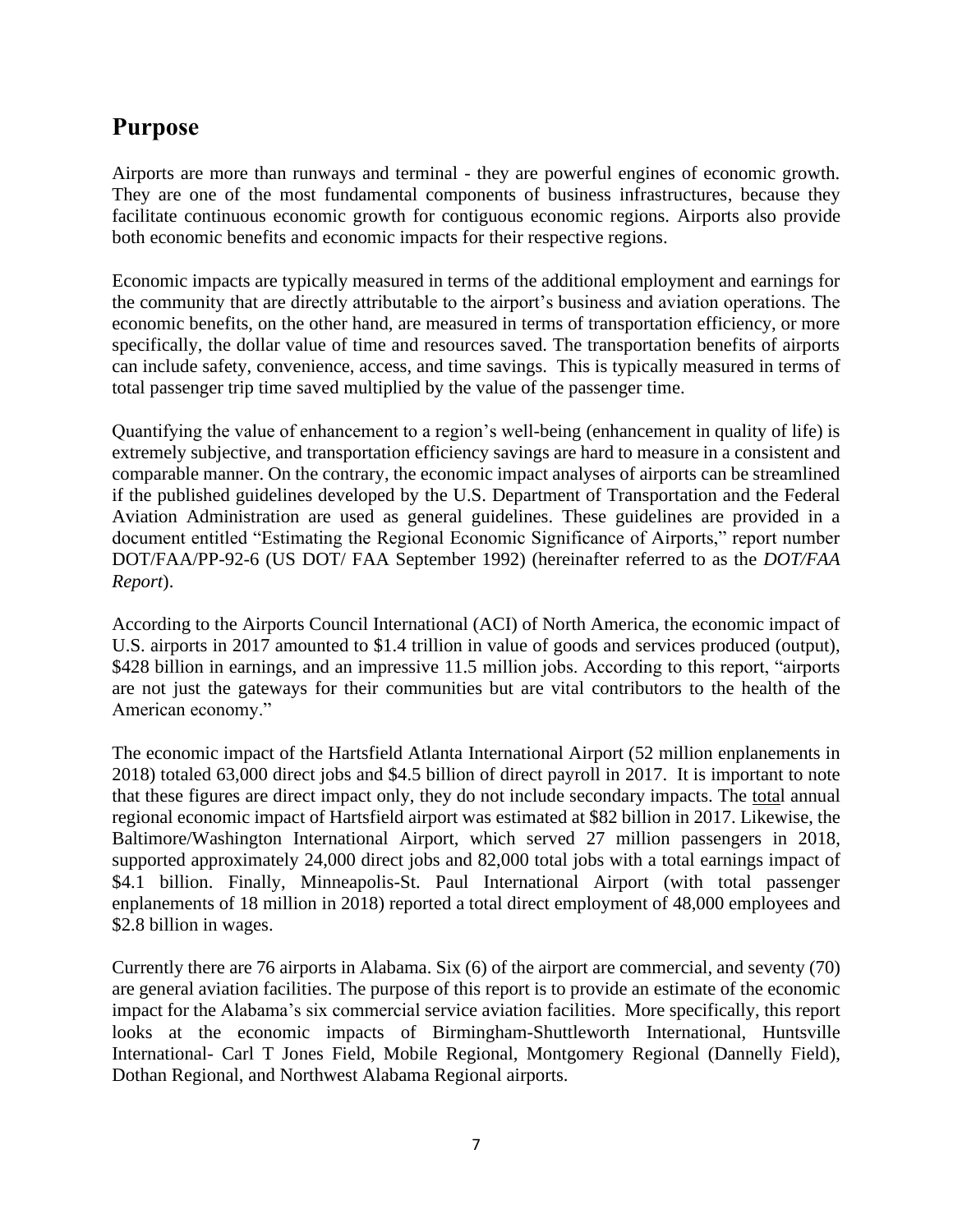This report does not attempt to provide any estimate of the economic efficiency of the above six airports. Instead, we solely provide an estimate of the economic impact of Alabama's commercial service airports expressed in terms of the number of jobs, the dollar amount of payroll, and the demand for services (output) directly and indirectly attributable to their presence and operation. This report concentrates on 2018 and 2019 financials and passenger (enplanement) data. All primary information used in this study are provided by the respective airport personnel.

### <span id="page-7-1"></span><span id="page-7-0"></span>**Introduction**

#### Birmingham

The Birmingham Airport began operating on May 31, 1931. Over time, a series of renovations and expansions have led to an impressive surge in the quality of the facility, the volume of passengers, and the number of airlines operating at the airport. In 1986, the Birmingham Airport Authority (BAA) was created by the Birmingham City Council. The airport was renamed Birmingham International Airport (BIA) in 1993 when it started offering direct service to cities in Mexico and Canada. Today, BIA is Alabama's largest commercial airport.<sup>2</sup> The country's major airlines offer direct service from BIA to almost 40 cities in the United States. Today, the airport's two concourses and 19 gates host approximately 160 daily flights. The airport also provides air cargo facilities, servicing the U.S., Canada, and South America.

#### <span id="page-7-2"></span>Huntsville

The Huntsville-Madison County Airport Authority (HMCAA), a public corporation, overseas all aspects of the Port of Huntsville. Entities operating under the HMCAA umbrella include [Huntsville International Airport \(HSV\),](http://www.flyhuntsville.com/) International Intermodal Center [\(Air Cargo](http://www.flyhuntsville.com/air-cargo/) and [Rail](http://www.flyhuntsville.com/rail-cargo/)  [Cargo\)](http://www.flyhuntsville.com/rail-cargo/), [Jetplex Industrial Park,](http://www.flyhuntsville.com/jip/) [Signature Flight Support,](http://www.flyhuntsville.com/hsv/fbo-signature/) [Four Points by Sheraton Hotel,](http://www.flyhuntsville.com/hsv/four-points-by-sheraton/) [Sunset](http://www.flyhuntsville.com/hsv/sunset-landing-golf-course/)  [Landing Golf Course,](http://www.flyhuntsville.com/hsv/sunset-landing-golf-course/) and [Foreign Trade Zone #83.](http://www.flyhuntsville.com/air-cargo/foreign-trade-zone-83/) Jetplex Industrial Park is one of the fastest growing high technology communities in the U.S. The 4,000-acre Jetplex Industrial Park offers a combination of [air,](http://www.flyhuntsville.com/air-cargo/) [rail, and truck transportation.](http://www.flyhuntsville.com/rail-cargo/)<sup>3</sup> The National Plan of Integrated Airport [Systems](https://en.wikipedia.org/wiki/National_Plan_of_Integrated_Airport_Systems) for 2011–2015 [called](https://en.wikipedia.org/wiki/FAA_airport_categories) Huntsville International Airport a primary commercial service airport. [Federal Aviation Administration](https://en.wikipedia.org/wiki/Federal_Aviation_Administration) records indicate that the airport had 580,932 passenger enplanements in [calendar year](https://en.wikipedia.org/wiki/Calendar_year) 2018.<sup>4</sup>

#### <span id="page-7-3"></span>Mobile

Mobile Regional Airport is a public/military airport. The airport is owned and operated by the Mobile Airport Authority, a self-funded entity. It has two runways and three [helipads.](https://en.wikipedia.org/wiki/Helipad) The Mobile Regional Airport is home to the [U.S. Coast Guard Aviation Training Center,](https://en.wikipedia.org/wiki/Coast_Guard_Aviation_Training_Center) the [Alabama Army National Guard's](https://en.wikipedia.org/wiki/Alabama_Army_National_Guard) [1st Battalion, 131st Aviation Regiment'](https://en.wikipedia.org/wiki/1st_Battalion,_131st_Aviation_Regiment)s "B" Company and the [National Weather Service](https://en.wikipedia.org/wiki/National_Weather_Service) Forecast Office for Southern Alabama. In 2017, the airport had 74,727 aircraft operations, an average of 205 per day. Similar to the Huntsville International

<sup>&</sup>lt;sup>2</sup> www.faa.gov/airports/planning\_capacity/passenger\_allcargo\_stats/passenger/media/cy18-commercial-serviceenplanements.pdf

<sup>3</sup> <http://www.flyhuntsville.com/portal/#.Xtes4zpKiUk>

<sup>4</sup> [https://en.wikipedia.org/wiki/Huntsville\\_International\\_Airport#cite\\_note-tn660324-3](https://en.wikipedia.org/wiki/Huntsville_International_Airport#cite_note-tn660324-3)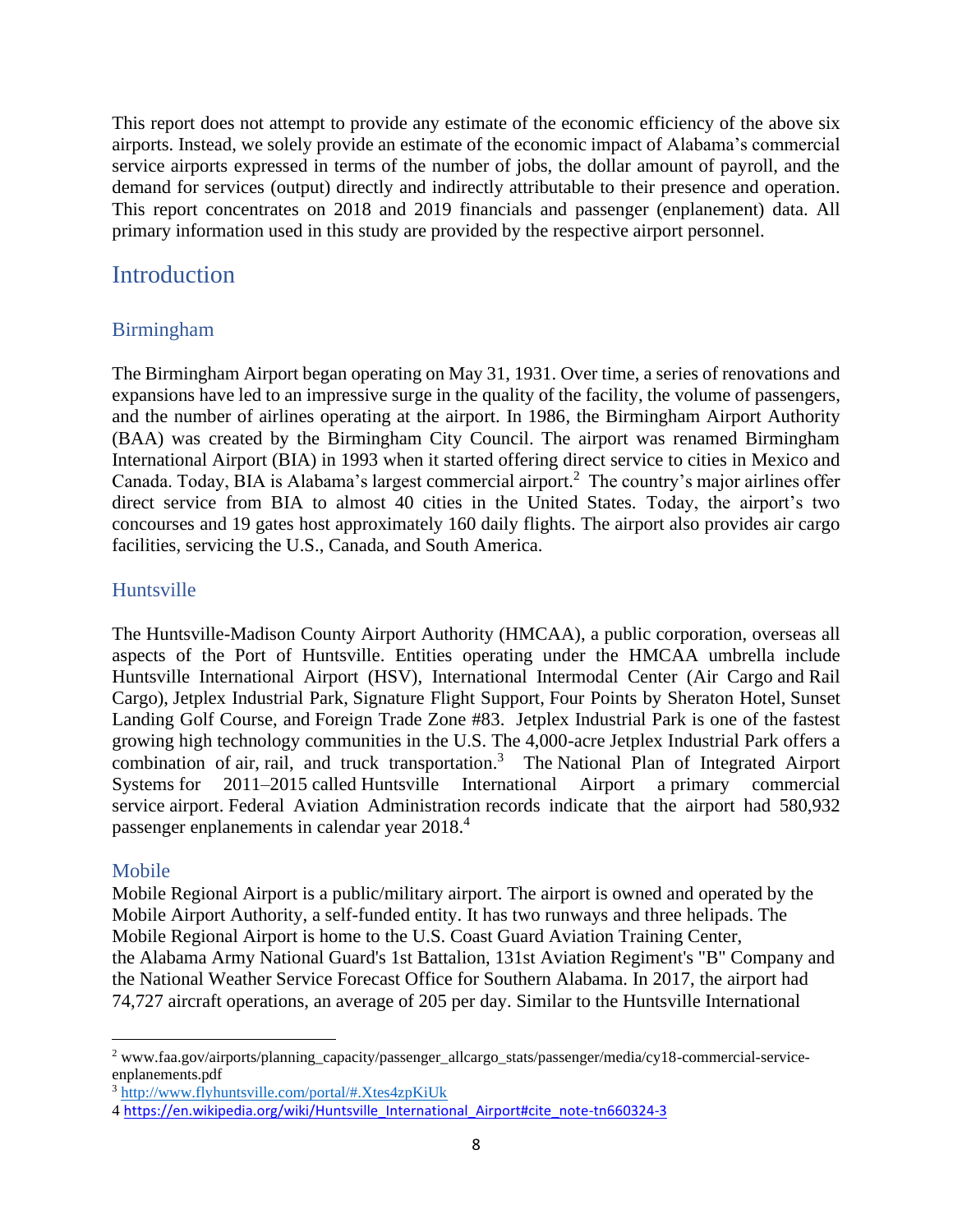Airport, The [National Plan of Integrated Airport Systems](https://en.wikipedia.org/wiki/National_Plan_of_Integrated_Airport_Systems) for 2011–2015 [categorized](https://en.wikipedia.org/wiki/FAA_airport_categories) Mobile Regional Airport as a primary commercial service airport.<sup>5</sup>

The Mobile Downtown Airport (BFM) is conveniently located off Interstate-10 and three miles south of the Downtown Central Business District of Mobile, Alabama. The airport consists of two primary paved runway (Runway 14/32 9,618ft) and (Runway 18/36; 7,800ft). In 2019, the Mobile Downtown Airport began commercial air service operations through its two-gate, temporary passenger facility, Terminal One. The Airport Master Plan will be completed in August 2020, and plans are underway to transfer all commercial air service to the Mobile Downtown Airport (BFM). The location of the Mobile Downtown Airport and proximity to other markets is in a better geographical position to attract additional air service and increase passenger enplanements. Mobile Downtown Airport is a principal component of the Mobile Aeroplex at Brookley Field, a 1,650-acre mixed-use industrial complex.

#### <span id="page-8-0"></span>**Montgomery**

Montgomery Regional Airport (Dannelly Field) is a public/military facility owned by the Montgomery Airport Authority. A \$40 million capital program that finished in November 2006 doubled the size of the terminal, transformed its appearance, and modernized it with 2nd-floor boarding, jetway loading bridges, and a rotunda. The airport's main runway and taxiways can accommodate aircraft as large as the Boeing 747 and Antonov 124. There are numerous corporate aviation hangars and support facilities. [Federal Aviation Administration](https://en.wikipedia.org/wiki/Federal_Aviation_Administration) records show that the airport had 170,544 enplanements in [calendar year](https://en.wikipedia.org/wiki/Calendar_year) 2018. In May 2018, 125 aircraft were based at this airport: 46 military, 52 single-engine, 16 multi-engine, 9 jet, and 2 [helicopter.](https://en.wikipedia.org/wiki/Helicopter) The [Federal](https://en.wikipedia.org/wiki/Federal_Aviation_Administration)  [Aviation Administration](https://en.wikipedia.org/wiki/Federal_Aviation_Administration) (FAA) [National Plan of Integrated Airport Systems](https://en.wikipedia.org/wiki/National_Plan_of_Integrated_Airport_Systems) for 2017– 2021 [categorized](https://en.wikipedia.org/wiki/FAA_airport_categories) Montgomery Regional Airport as a non-hub primary commercial service facility. 6

#### <span id="page-8-1"></span>Dothan

Dothan Regional Airport is owned and operated by the Dothan-Houston County Airport Authority, Inc, a self-supporting corporation. It includes 1,200 acres of land, 8500 feet all weather runway, a 5000 feet secondary runway, and a 27,000 square foot terminal building. There are additional buildings on the airfield occupied by Commercial Jet (MRO), CAE Inc., and one Fixed-Base Operators – [Aero](http://cms2.revize.com/revize/flydothan/fixed_base_operators.html) One Aviation. Today, Dothan Regional Airport is a busy airport in terms of takeoffs and landings with 90,000 aircraft operations annually. 55% of these operations involve soldiers training in military aircraft. General aviation activities comprise 41% of aircraft activity, while commercial air service is 4% of activity.<sup>7</sup>

<sup>&</sup>lt;sup>5</sup> [https://en.wikipedia.org/wiki/Mobile\\_Regional\\_Airport](https://en.wikipedia.org/wiki/Mobile_Regional_Airport)

<sup>6</sup> [https://en.wikipedia.org/wiki/Montgomery\\_Regional\\_Airport](https://en.wikipedia.org/wiki/Montgomery_Regional_Airport)

<sup>&</sup>lt;sup>7</sup> <https://www.flydothan.com/>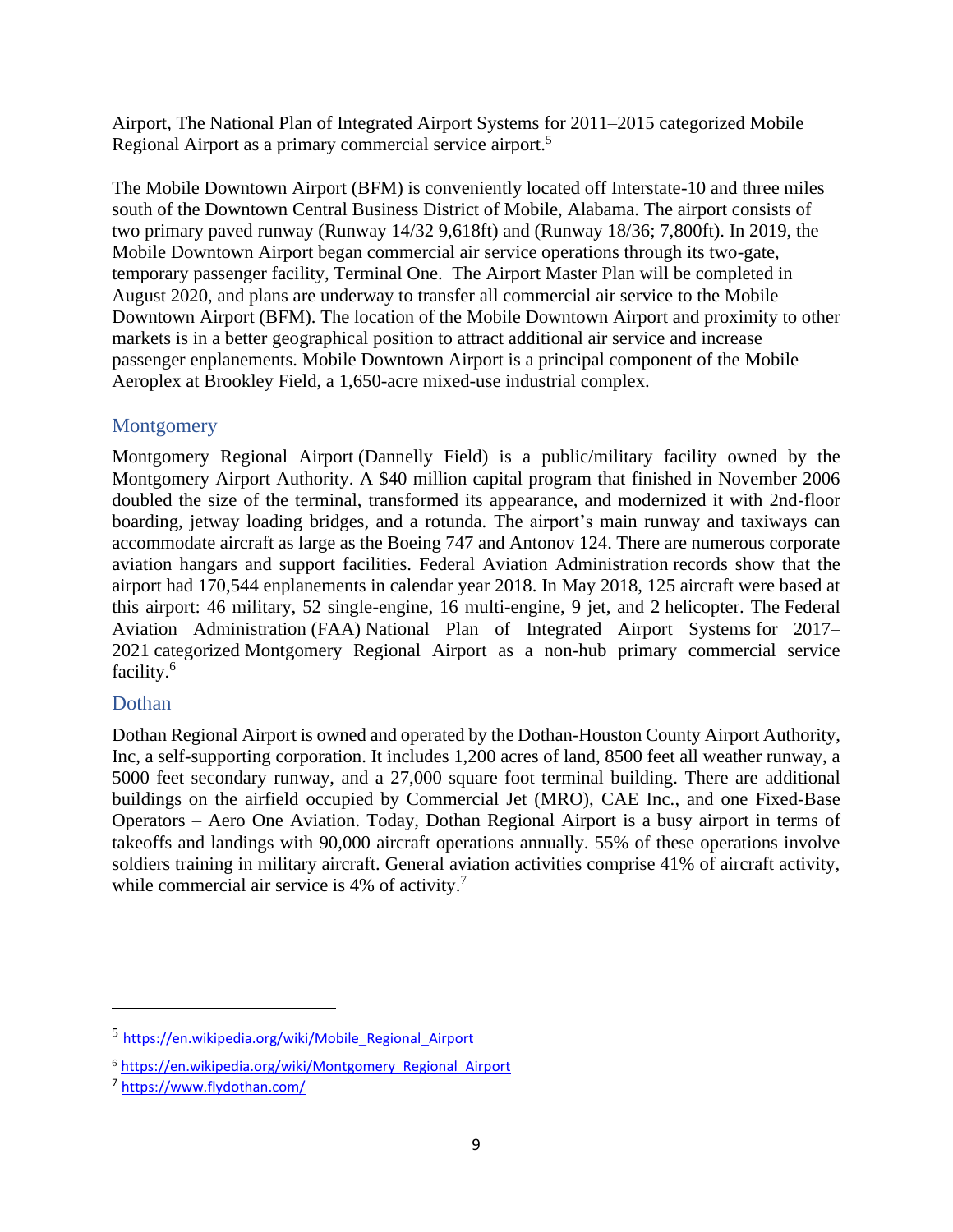#### <span id="page-9-0"></span>Muscle Shoals

Northwest Alabama Regional Airport is located on the eastern part of [Muscle Shoals,](https://en.wikipedia.org/wiki/Muscle_Shoals,_Alabama) in [Colbert](https://en.wikipedia.org/wiki/Colbert_County,_Alabama)  [County.](https://en.wikipedia.org/wiki/Colbert_County,_Alabama) It is owned by the counties of Colbert and [Lauderdale.](https://en.wikipedia.org/wiki/Lauderdale_County,_Alabama) The airport opened as [Muscle](https://en.wikipedia.org/wiki/Muscle_Shoals_Auxiliary_Field)  [Shoals Auxiliary Field](https://en.wikipedia.org/wiki/Muscle_Shoals_Auxiliary_Field) in February 1940, but in 1942 it was taken over by the [United States Army](https://en.wikipedia.org/wiki/United_States_Army_Air_Forces)  [Air Forces](https://en.wikipedia.org/wiki/United_States_Army_Air_Forces) as a [World War II](https://en.wikipedia.org/wiki/World_War_II) pilot training military airfield. The airport today is serviced by [Boutique Air,](https://en.wikipedia.org/wiki/Boutique_Air) subsidized by the [Essential Air Service](https://en.wikipedia.org/wiki/Essential_Air_Service) program. Currently, Boutique Air provides four round trips to Atlanta every day utilizing a 8 seat [Pilatus PC-12.](https://en.wikipedia.org/wiki/Pilatus_PC-12)<sup>8</sup>

The data for passenger enplanement for calendar year 2019 for each of the six Alabama airports covered in this study is highlighted in Table 1.

| <b>Airport</b>       | <b>Passenger Enplanement</b> |
|----------------------|------------------------------|
| Birmingham           | 1,545,308                    |
| Huntsville           | 725,484                      |
| Mobile               | 350,290                      |
| Montgomery           | 170,544                      |
| Dothan               | 60,000                       |
| <b>Muscle Shoals</b> | 6,123                        |
| <b>Total</b>         | 2,857,749                    |

<span id="page-9-2"></span>Table 1: Airport Employment data, 2019

# <span id="page-9-1"></span>Notes about Impact (Analysis) Model

Economic impact models are the best tools available for estimating the economic effects of one or more specific economic activities on a local, regional, or other geographically defined economy. The most challenging task in conducting an impact analysis is determining the appropriate expenditures to include in the analysis. This is particularly important because the quality of an economic impact analysis is only as good as the data used. The following observations should be noted about the process that has been used for conducting the analysis in this study.

- The model and analysis used for this study deal with readily available, quantifiable impacts such as dollars of spending or employment. The model developed does not consider social or environmental costs or benefits of economic activities.
- The model used is a static process that does not consider changes over time in a dynamic economy. This suggests that the relationships between economic sectors are fixed as of the date of the model's underlying database and do not account for adjustments that may take place over time.

<sup>&</sup>lt;sup>8</sup> [https://en.wikipedia.org/wiki/Northwest\\_Alabama\\_Regional\\_Airport](https://en.wikipedia.org/wiki/Northwest_Alabama_Regional_Airport)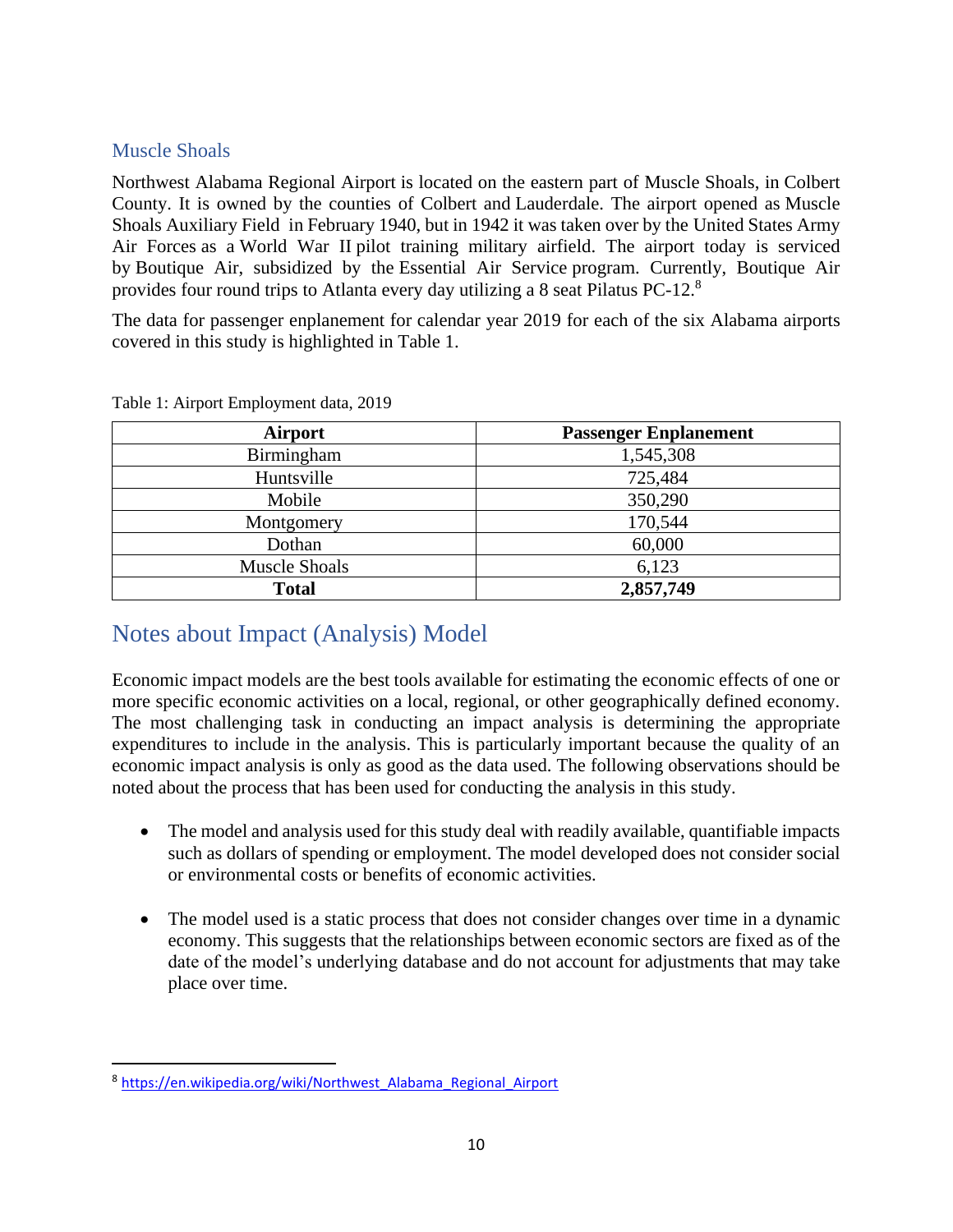- The model assumes that the relationship between changes in demand for products and services and the resulting changes in income and employment are linear. In other words, it does not take into account the changes in productivity over time.
- The model assumes that a response to any incremental changes in demand for goods and services is at the average rather than at the marginal rate.
- The model does not take into consideration the additional capital expenditures required to support indirect and induced effects on the local economy.

# <span id="page-10-0"></span>Economic Impact Methodology

The methodology employed to estimate the impact of the Alabama airports on the State's economy is derived from regional economic models. The basic premise is that the airports stimulate various sectors in the State's economy, as the transaction activities of the airport increases the demand for goods and services throughout the State. There are three categories of economic impact:

**Direct:** The direct impact of the airports is the additional demand and expenditures in the region's economy that are directly attributable to airport activities. Direct impacts are consequences of economic activities carried out at the airport by airlines, airport management, fixed-base operators, and other tenants with direct involvement in aviation. The distinguishing factor of a direct impact is that it is an immediate consequence of the airports or, in other words, economic impact that would *not* have occurred if the airport did not exist.

*Indirect***:** Indirect impacts derive primarily from off-site economic activities that are attributable to the airport (more specifically, expenditures associated with airport users or itinerant passengers). These activities include services provided by travel agencies, hotels, restaurants, attractions, and retail establishments. These enterprises are similar to airport businesses in that they generate economic impact that would not have occurred in the absence of the airports. The distinguishing factor of indirect impacts is that they occur entirely off-site.

*Induced***:** Induced impacts are the multiplier effects of the direct and indirect impacts. These are the increases in employment and incomes created by successive (multiple) rounds of spending that are beyond the combined direct and indirect impacts. The appropriate multiplier factor depends on the degree of economic self-sufficiency of the region and not on the level of airport activity. An induced impact, for example, results when a business needs additional resources to service the increased demand from the airport's retail enterprises. The suppliers of these items find their sales increasing and, in turn, need more input to meet the new demand. This process continues, yielding a multiplied effect on the output of the region's economy.

It is important to note that whenever the extra demands are met by industries outside the local economy there are **leakages** from the flow of products and income from the region's economy. **The greater the number of leakages, the lower the indirect impacts, and the lower the multiplier**. On the other hand, the more diversified the local economy, the higher the value of multipliers.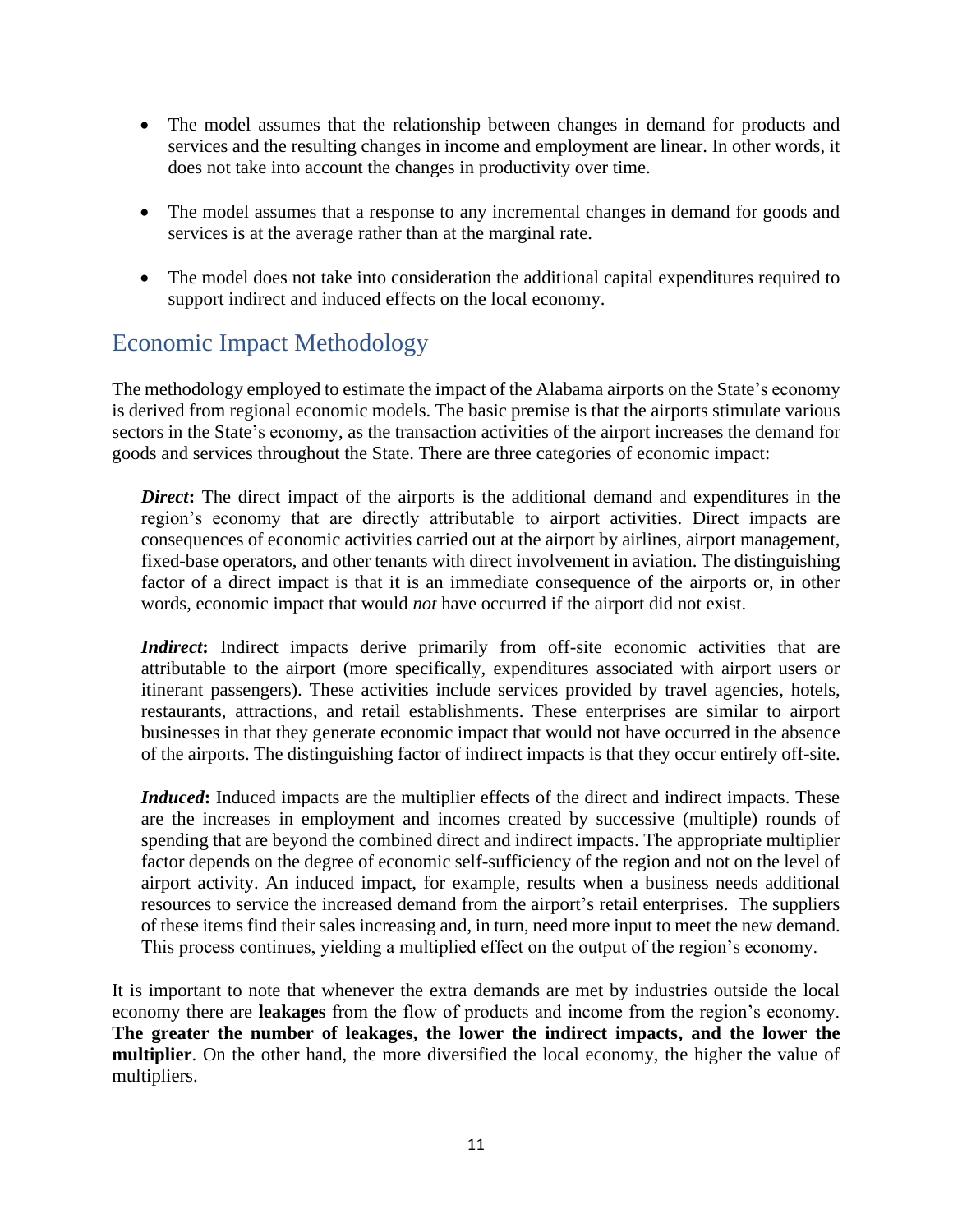The central factor in conducting an economic impact analysis is to determine the appropriate multipliers for the project under consideration. The term *multiplier* refers to the ratio of all direct, indirect, and induced effects to the direct effects.

## <span id="page-11-0"></span>Research Methodology and Data

The data used to conduct the economic impact study of the Airports were collected from primary and secondary sources.

The survey results provided the following information:

- Type of business located at the Airports (e.g., airline, rental car agency, restaurant, gift shop, fixed-base operator, airfreight operator, industrial parks, etc.)
- Number of employees working (on a full-time equivalent basis) at the airport or providing support in the businesses identified above
- Total annual payroll of these employees
- Number of employees, payroll and non-payroll expenditures for all aviation related industries operating in the properties adjacent and owned by the airports.
- Local expenditures during 2018 and 2019 on services, material, and equipment by the onsite businesses at the airports

The primary data collected from the Airports are illustrated in Table 2.

|                      | <b>Employees</b> | Payroll       | Non-Payroll   |
|----------------------|------------------|---------------|---------------|
| Huntsville           | $6,114^9$        | \$272,177,956 | \$390,624,913 |
| Birmingham           | 3,500            | \$178,017,054 | \$203,840,853 |
| Mobile               | 5,820            | \$220,590,320 | \$341,537,416 |
| Montgomery           | 300              | \$12,000,000  | \$5,000,000   |
| Dothan               | 428              | \$20,895,000  | \$875,000     |
| <b>Muscle Shoals</b> | 38               | \$1,883,125   | \$6,243,463   |
| <b>Total</b>         | 16,200           | \$705,563,455 | \$948,121,645 |

<span id="page-11-1"></span>

Collectively, direct total employment of the airports is estimated to amount to 16,200 jobs (on a full-time equivalent basis) in 2019. The payroll of the entire on-site business operation is estimated to be \$705.5 million. These business entities collectively add a total of \$948.1 million to the State's economy on non-payroll business transactions. In summary, airports are directly (not counting tourist spending and the induced and indirect impacts at any level) responsible for a total employment of 16,200 individuals and a total direct addition of \$1.6 billion to the State's economy.

<sup>9</sup> Includes data for Jetplex industrial parks and cargo operation.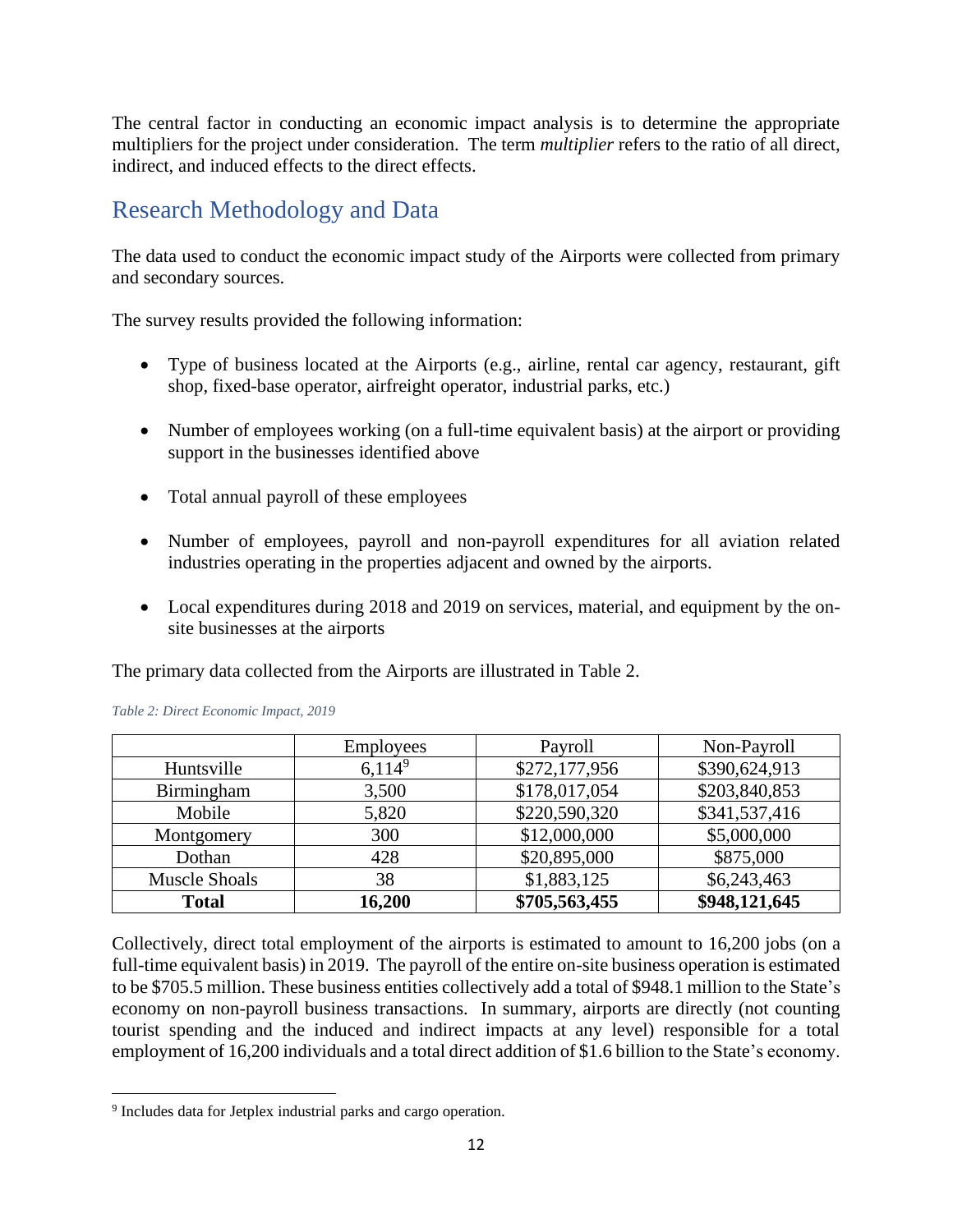Next, in order to collect the primary information necessary for estimating passenger spending (or what the *DOT/FAA Report* identifies as the indirect economic expenditures) we used our records of on-site intercept surveys of passengers at the airports. The purpose of this survey was to collect insight information on the economic activities that are *indirectly* attributable to the airport (more specifically, expenditures associated with airport users or itinerant passengers). These activities include services provided by hotels, restaurants, attractions, and retail establishments. These enterprises are similar to airport businesses in that they generate economic impact that would not have occurred in the absence of the airports. The distinguishing factor of indirect impacts is that they occur entirely off-site.

# <span id="page-12-0"></span>Economic Impact Results

The economic impact of the airports was estimated in a systematic order and, to the best extent possible, along the same lines outlined in the *DOT/FAA Report*. The steps were as follows:

- 1. We started with the direct aviation employment and payroll attributable to airport operation.
- 2. We then estimated the direct employment and payroll for aviation-related businesses at the airports.
- 3. The total non-payroll expenditures (operation and management expenditures) were compiled.
- 4. The indirect spending (tourist expenditures) was estimated.
- 5. Items 1 and 4 were applied to the multiplier analysis, and their induced (secondary) impacts were estimated.
- 6. Direct data from items 2 and 3 were also applied to the multiplier analysis, and their indirect and induced effects were computed.
- 7. The sum of items 1 through 6 provided the total output economic impact of the airports.
- 8. Finally, the economic impact estimates were used to compute the employment and payroll impact of the aviation and aviation related-activities of the airports.

#### <span id="page-12-1"></span>Steps 1, 2, & 3 – Airport-direct and aviation-related direct employment, payroll, and nonpayroll expenditures

The information necessary to carry out the economic impact analysis — namely, the direct employment, payroll, and other expenditures, for airports and their adjacent aviation- and nonaviation related industries — is provided in Table 3. Such a division was necessary because for each activity (of the two), different sets of multiplier analysis and impact computation mechanisms were applied.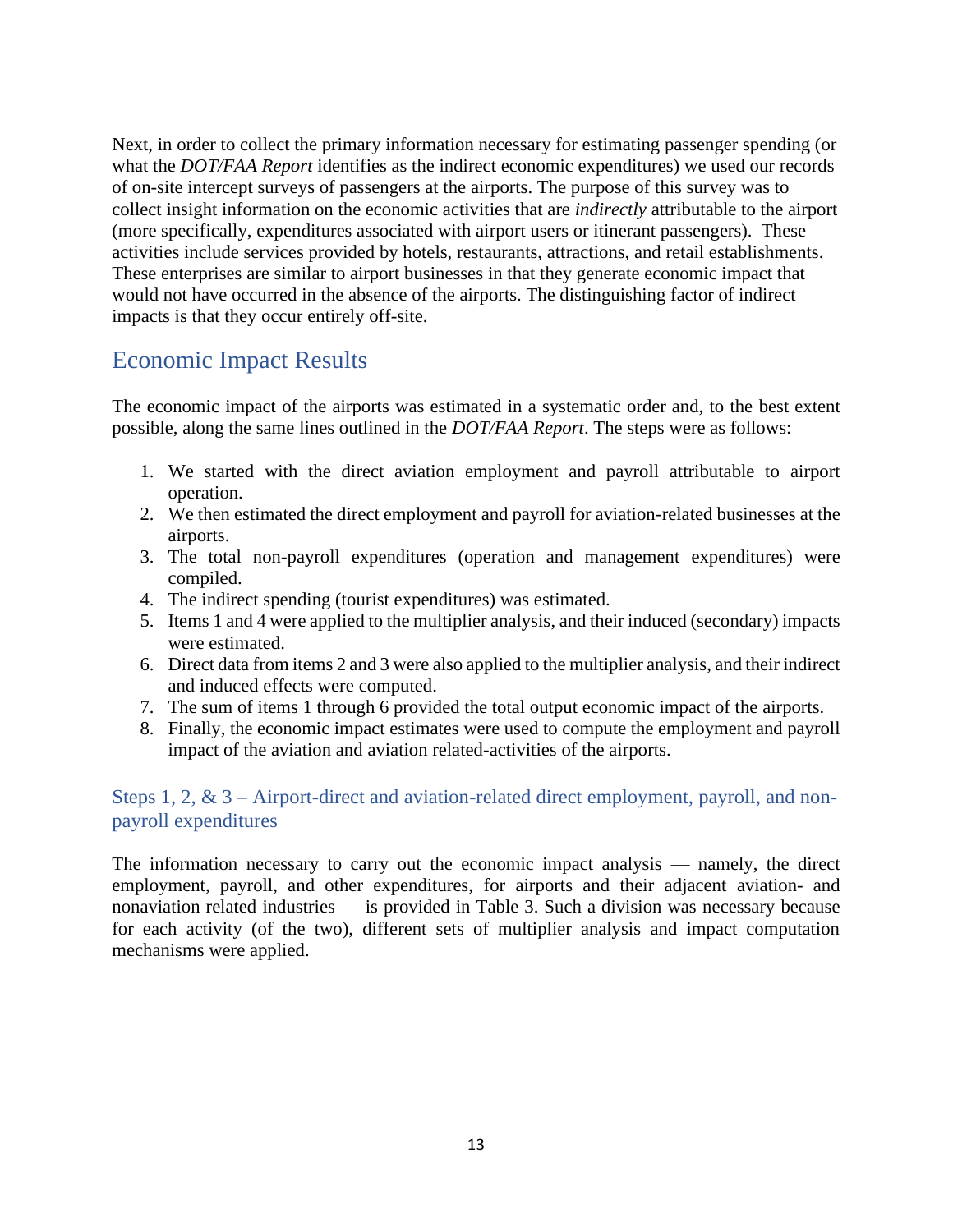| <b>Employment</b>     | Huntsville    | Birmingham    | Mobile        | Montgomery  | Dothan       | Muscle<br>Shoals        |
|-----------------------|---------------|---------------|---------------|-------------|--------------|-------------------------|
| Aviation              | 744           | 1750          | 114           | 100         | 28           | 35                      |
| Aviation -<br>Related | 5370          | 1749          | 5706          | <b>200</b>  | 400          | 3                       |
|                       |               |               |               |             |              |                         |
| <b>Payroll</b>        | Huntsville    | Birmingham    | Mobile        | Montgomery  | Dothan       | Muscle<br><b>Shoals</b> |
| Aviation              | \$29,825,331  | \$68,491,451  | \$6,615,320   | \$4,000,000 | \$1,155,000  | \$1,788,125             |
| Aviation -<br>Related | \$242,352,626 | \$109,525,603 | \$213,975,000 | \$8,000,000 | \$19,740,000 | \$95,000                |
|                       |               |               |               |             |              |                         |
|                       |               |               |               |             |              |                         |
| <b>Non-Payroll</b>    | Huntsville    | Birmingham    | Mobile        | Montgomery  | Dothan       | Muscle                  |
|                       |               |               |               |             |              | <b>Shoals</b>           |
| Aviation              | \$49,431,162  | \$88,660,631  | \$6,689,908   | \$1,666,667 | \$875,000    | \$5,996,563             |
| Aviation -<br>Related | \$341,193,751 | \$115,180,221 | \$334,847,508 | \$3,333,333 |              | \$246,900               |

<span id="page-13-2"></span>*Table 3: Direct Employment, Payroll and Non-payroll expenditure of Alabama Airports, 2019*

As reported in Table 3, the total direct employment and spending impact of the airports is 16,200 full time equivalent (FTE) jobs and \$1.6 billion on the State's economy. Furthermore, the latter figure is further divided into sub-category expenditures of \$705 million on payroll and \$948 million on operation and management (non-payroll).

#### <span id="page-13-0"></span>Step 4 – The indirect spending (tourism expenditures)

The indirect spending information in Table 4 was then computed. First, we computed an average non-local passenger spending on a per day basis while staying in the area. Next, we estimated average length of a passenger stay in the area. Lastly, we estimated that the total spending per visitor for the duration of his or her stay.

Finally, we multiplied the number of non-local arriving passengers by our estimate of overall spending by visitor. The results were used as Indirect Spending (tourist expenditures).

#### <span id="page-13-1"></span>Step 5 – The direct, indirect, and induced impact of aviation activities

Following the procedure outlined in the *DOT/FAA Report*, we used a multiplier of 0.75 to estimate the induced impact of the direct and indirect spending attributable to the aviation activities of the airports. The induced spending impact is estimated by applying the multiplier factor to the direct and indirect spending estimates.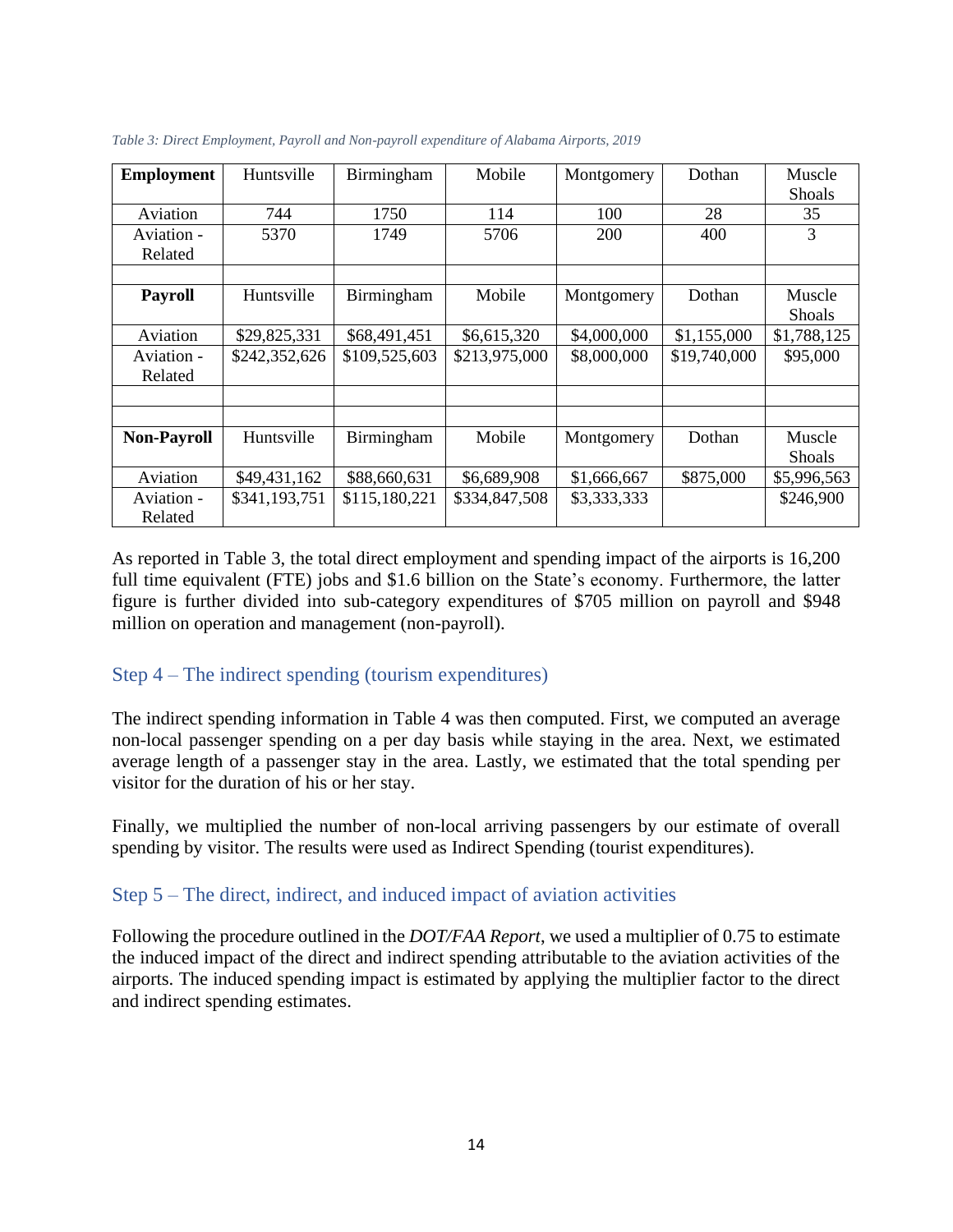#### <span id="page-14-0"></span>Step 6 – The economic impact analysis of the aviation-related expenditures

The economic impact of the aviation-related expenditures is estimated by multiplying the direct spending by the supporting aviation related industries data by the appropriate multipliers. In our calculation of the figures presented in Table 4, we used a regional impact leakage coefficient of 0.55 (per the *DOT/FAA Report*) for out-of-region spending leakages.

#### <span id="page-14-1"></span>Step 7 – Total economic impact of Alabama Airports

The overall spending (output) impact of the Airports is presented in Table 4 below. We estimate that the **total spending (output) impact of the Alabama airports amounted to almost \$5.0 billion in 2019**. It is also our estimate that approximately \$1.7 billion of this total economic impact is solely due to the core operation and presence of the major airports in the State.

|              | Huntsville      | Birmingham      | Mobile          | Montgomery    | Dothan       | Muscle        |
|--------------|-----------------|-----------------|-----------------|---------------|--------------|---------------|
|              |                 |                 |                 |               |              | <b>Shoals</b> |
| Direct       | \$39,572,956    | \$68,491,451    | \$6,615,320     | \$4,000,000   | \$1,155,000  | \$1,788,125   |
| Indirect     | \$203,726,323   | \$436,147,730   | \$105,087,000   | \$44,767,800  | \$2,642,750  | \$60,210      |
| (Tourist)    |                 |                 |                 |               |              |               |
| Spending)    |                 |                 |                 |               |              |               |
| Induced      | \$182,474,459   | \$378,479,386   | \$83,776,740    | \$36,575,850  | \$2,848,313  | \$1,386,251   |
| Related      | \$1,015,725,578 | \$478,269,839   | \$934,373,210   | \$34,933,921  | \$86,199,449 | \$414,840     |
| Industries   |                 |                 |                 |               |              |               |
| General      | \$379,779,213   | \$198,181,211   | \$271,681,061   | \$4,861,175   | \$850,706    | \$6,070,113   |
| Expenditures |                 |                 |                 |               |              |               |
| <b>Total</b> | \$1,821,278,529 | \$1,559,569,618 | \$1,401,533,331 | \$125,138,746 | \$93,696,217 | \$9,719,539   |

<span id="page-14-3"></span>*Table 4: Total Economic Impact, 2019*

#### <span id="page-14-2"></span>Step 8 – The employment and payroll impact of the aviation and aviation- related activities of Alabama Commercial Service Airports

Finally, in order to estimate the total employment and payroll impacts of the airports, the direct employment and payroll, when available, were applied to the direct multiplier analysis. In those cases where direct information was not available, we used the output impacts as presented in previous tables to estimate the payroll and employment figures. The results are presented in Tables 5 and 6.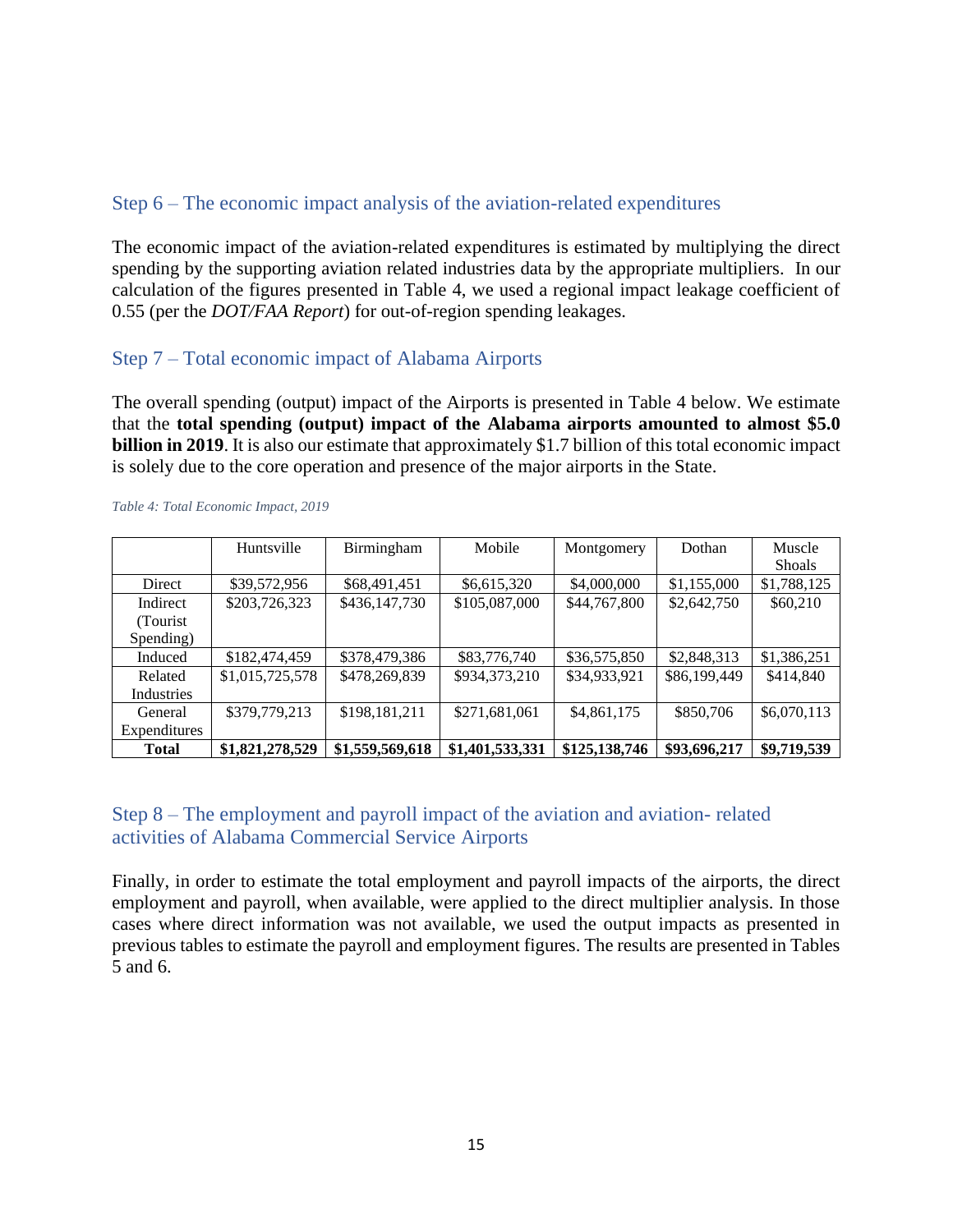|                                         | Huntsville | Birmingham | Mobile | Montgomery | Dothan | Muscle<br><b>Shoals</b> |
|-----------------------------------------|------------|------------|--------|------------|--------|-------------------------|
| Employment-<br>direct                   | 945        | 1,751      | 114    | 100        | 28     | 35                      |
| Tourism                                 | 1,793      | 3.838      | 925    | 394        | 23     |                         |
| Employment-<br>indirect $\&$<br>induced | 1,791      | 3,554      | 539    | 283        | 39     | 36                      |
| Related<br>Industries                   | 16,486     | 5,579      | 12,193 | 638        | 1,276  | 10                      |
| General<br>Expenditures                 | 7.573      | 3,952      | 4.876  | 97         | 17     | 121                     |
| <b>Total</b><br><b>Employment</b>       | 28,588     | 18,674     | 18,646 | 1,511      | 1,383  | 202                     |

<span id="page-15-1"></span>*Table 5: Total Economic Impact – Employment, 2019* 

<span id="page-15-2"></span>*Table 6: Total Employment Impact – Payroll, 2019* 

|              | Huntsville      | Birmingham    | Mobile        | Montgomery   | Dothan       | Muscle        |
|--------------|-----------------|---------------|---------------|--------------|--------------|---------------|
|              |                 |               |               |              |              | <b>Shoals</b> |
| Direct       | \$39,572,956    | \$68,491,451  | \$6,615,320   | \$4,000,000  | \$1,155,000  | \$1,788,125   |
| Indirect     | \$44,819,791    | \$95,952,501  | \$23,119,140  | \$9,848,916  | \$581,405    | \$13,246      |
| Induced      | \$63,294,560    | \$123,332,964 | \$22,300,845  | \$10,386,687 | \$1,302,304  | \$1,351,028   |
| Related      | \$553,367,295   | \$260,561,408 | \$509,046,525 | \$19,032,000 | \$46,961,460 | \$226,005     |
| Industries   |                 |               |               |              |              |               |
| General      | \$303,253,701   | \$158,247,697 | \$216,937,327 | \$3,881,648  | \$679,288    | \$4,846,985   |
| Expenditures |                 |               |               |              |              |               |
| Total        | \$1,004,308,304 | \$706,586,021 | \$778,019,157 | \$47,149,251 | \$50,679,457 | \$8,225,390   |

Table 5 and 6 show that the total employment and payroll impact attributable to the major Alabama airports is approximately **69,200 direct and indirect jobs** and over **\$2.6 billion of additional payroll** to the economy of the State.

### <span id="page-15-0"></span>Return on Investment (ROI) for Alabama Airports

In this section, we attempt to estimate the return on investment (ROI) for the major Alabama airports. (ROI) is a financial metric that is widely used to measure the probability of gaining a return from an investment. It is a ratio that compares the gain or loss from an investment relative to its cost.

To calculate the ROIs, we first added up all aviation-only direct spending for all commercial service airports in Alabama for 2019. More specifically, we removed spending for industrial parks and other similar auxiliary spending that are not directly connected to movement of passengers form our database. Next, we re-estimated the total economic impact of the aviationonly activities for the major Alabama airports. Finally, we divided our estimates of adjusted total economic impact of the airports into the adjusted direct spending. Our estimates of the airports' ROI are presented in Table 7.